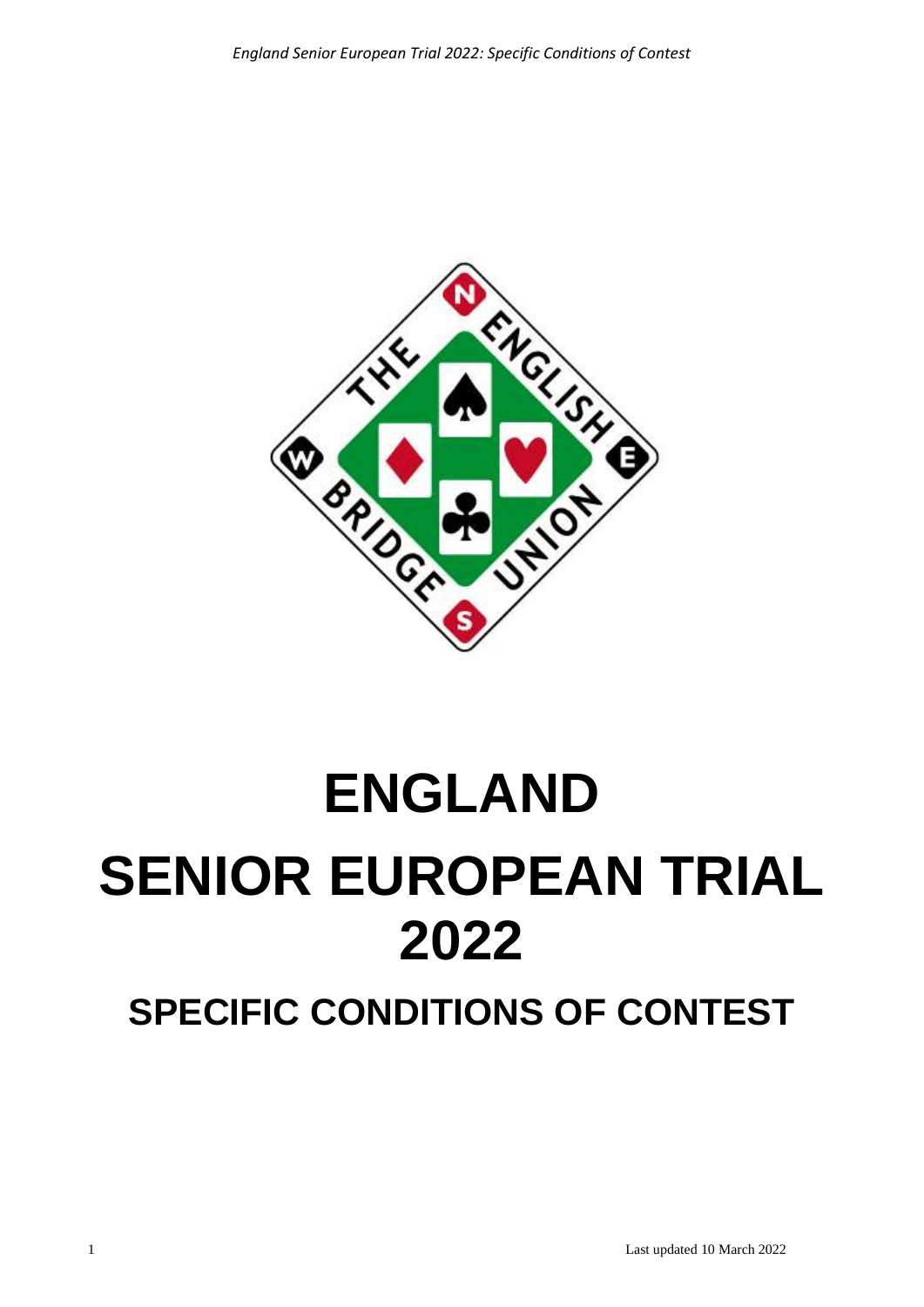# **Contents**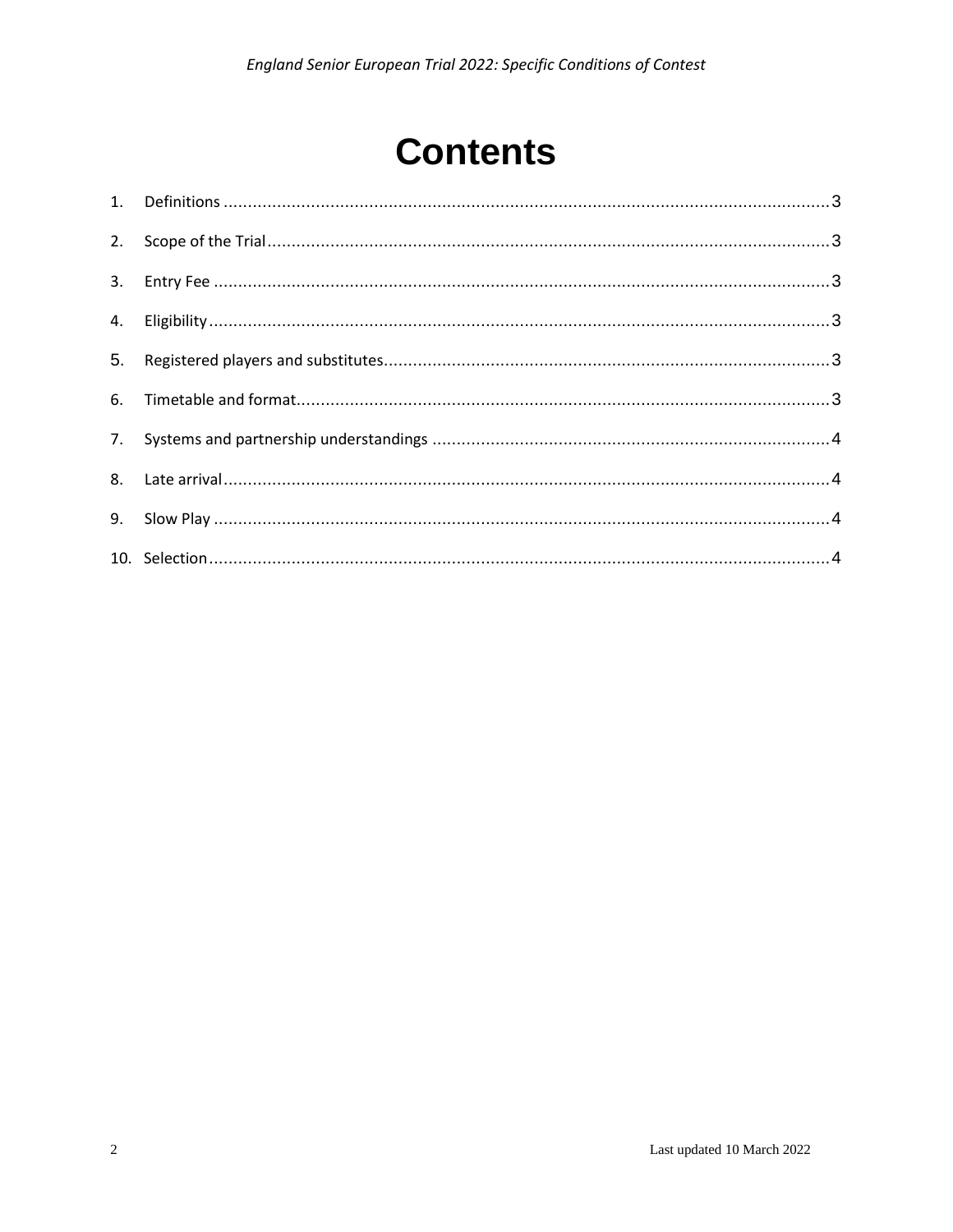# <span id="page-2-0"></span>**1. Definitions**

1.1. The Conditions of Contest for the England Senior European Trial 2022 comprise the General Conditions of Contest and these Specific Conditions of Contest. This document should be read in conjunction with the General Conditions of Contest.

#### <span id="page-2-1"></span>**2. Scope of the Trial**

- 2.1. The England Senior European Trial is a trial, played under international championship conditions, to select three pairs to form the team to represent England in the  $55<sup>th</sup>$  European Team Championships, to be held in Madeira on 12<sup>th</sup> -24<sup>th</sup> June, 2022.
- 2.2. The top three pairs in the Trial shall each be offered a place in the England Senior European team.

#### <span id="page-2-2"></span>**3. Entry Fee**

3.1. The entry fee is £135.00 per player.

#### <span id="page-2-3"></span>**4. Eligibility**

- 4.1. All players must be members of the Union in good standing, and must be aged 63 or older in the year of 2022.
- 4.2. All players must be eligible to represent England in the Senior European Trophy under the regulations of The European Bridge League.
- 4.3. Any player unsure of their eligibility should contact Gordon Rainsford [gordon@ebu.co.uk](mailto:gordon@ebu.co.uk)

If a player loses either their good standing or their eligibility during the course of the season, then that player will be disqualified from further participation in the event and from ultimate selection to represent England.

#### <span id="page-2-4"></span>**5. Registered players and substitutes**

Sections 7 and 8 of the General Conditions of Contest shall apply to this event in their entirety.

# <span id="page-2-5"></span>**6. Timetable and format**

- 6.1. The trial will be an all play all Pairs trial played at Coventry Bridge Club on  $11^{th} 14^{th}$  March 2022.
- 6.2. The playing schedule will be as follows:

| Friday: | $12:30 - 15:05$ & $15:30 - 19:25$       |  | Five matches of nine boards |
|---------|-----------------------------------------|--|-----------------------------|
|         | Saturday: 11:00 - 14:55 & 15:20 - 19:15 |  | Six matches of nine boards  |
| Sunday: | $11:00 - 14:55$ & $15:20 - 19:15$       |  | Six matches of nine boards  |
| Monday: | $10:30 - 13:05$ & $13:30 - 17:25$       |  | Five matches of nine boards |

This schedule is based on 75 minutes for each eight-board round with five minutes between rounds. Special circumstances may dictate that minor changes be made to the timings, at the discretion of the Tournament Director in Charge.

There are 11 pairs: each pair will sit out for two rounds over the weekend.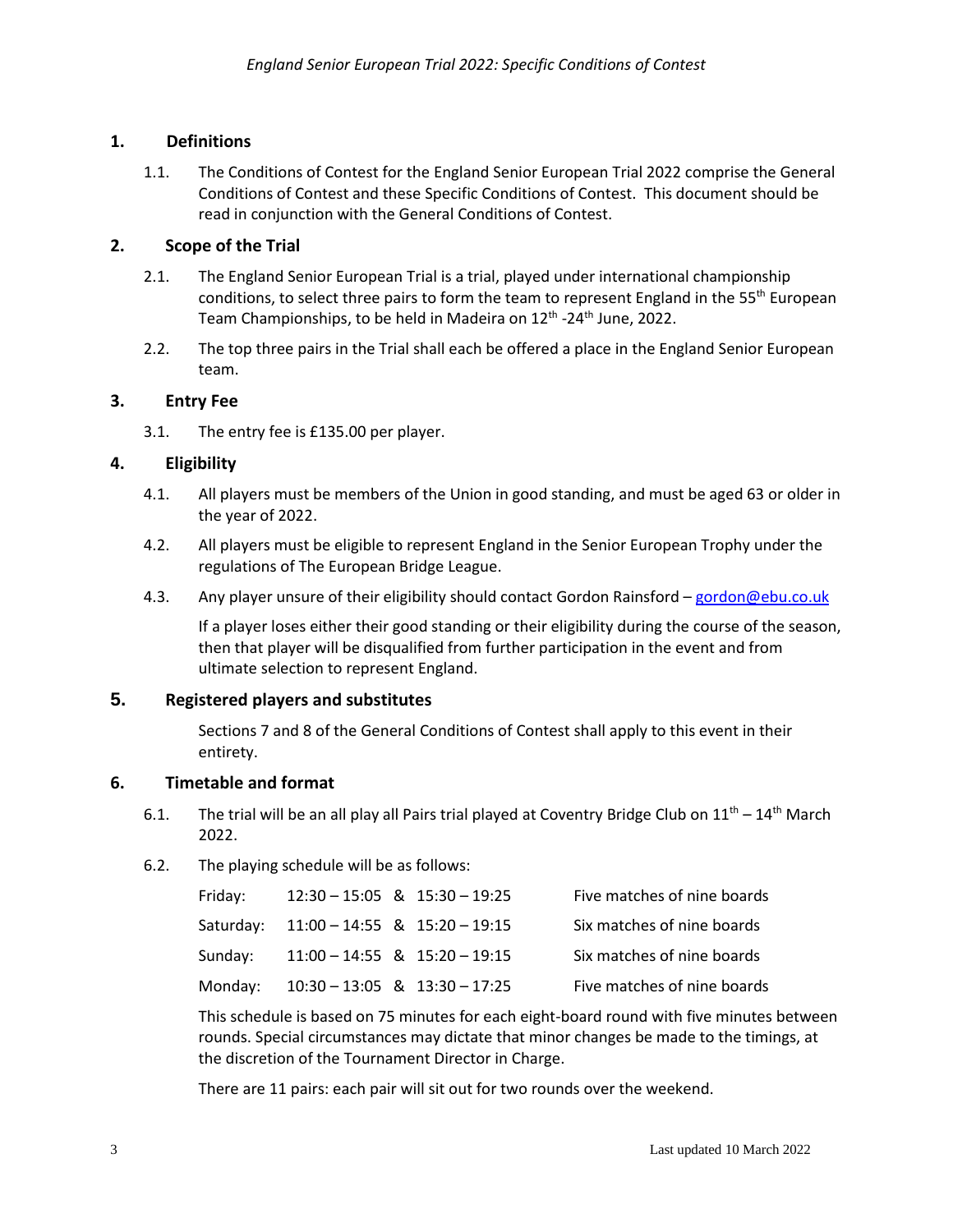6.3. Scoring will be by 'cross-IMPs' divided by the number of comparisons. All results will be displayed correct to 2 decimal places.

In each match, the winning pair's score will be capped at a number of IMPs determined by the length of the match, 36 IMPs for nine-board matches - with 11 pairs: 5 results per board. The losing pair's score will not be affected by this procedure.

- 6.4. The movement will be determined in advance and arranged so that each pair meets each other pair twice.
- 6.5. In the event of the withdrawal of pairs, the format may be varied at the discretion of the Committee.

# <span id="page-3-0"></span>**7. Systems and partnership understandings**

- 7.1. Systems and conventions which are authorised at 'EBU Level 5' are permitted throughout, whether or not categorised by the WBF as 'Brown Sticker' or 'HUM'. Other Brown Sticker methods and HUM systems are not permitted.
- 7.2. WBF system cards must be used and copies lodged with the secretary to the Committee, Charlie Bucknell [\(charlie@ebu.co.uk\)](mailto:charlie@ebu.co.uk) before the start of play. Two copies to the system card must be provided to each pair of opponents and there are automatic procedural penalties for failure to do this. EBU system cards are not permitted.

#### <span id="page-3-1"></span>**8. Late arrival**

- 8.1. A pair is late if one or more playing members of that pair is not at the venue ready to play at the advertised starting time. Warnings and penalties apply to the pair as a whole rather than to any individual.
- 8.2. The provisions of sections 9 and 10 of the General Conditions of Contest apply in their entirety to this trial.

#### <span id="page-3-2"></span>**9. Slow Play**

9.1. The provisions of Section 11 of the General Conditions of Contest apply in their entirety to this trial.

#### <span id="page-3-3"></span>**10. Selection**

- 10.1. Subject to the requirements and conditions set out in these Conditions of Contest, the leading three pairs in the Trial will be guaranteed selection for the England team in the Senior European Trophy, 2022.
- 10.2. If one or more of the leading three pairs is unable to play in the Senior European Trophy, then a place will be offered to the fourth placed pair, and if unable to play to the fifth placed pair, and so on. Only in the event that there are places remaining in the Senior European Trophy team after all pairs that have played in the trial have been invited will the Committee have discretion to selection any other pair(s).
- 10.3. Entrants are reminded of the provisions of paragraphs 5.3 and 5.4 of the General Conditions of Contest concerning availability to play in the event if selected, and that a wilful breach of those paragraphs may lead to sanctions under paragraph 2.11 of the General Conditions of Contest.
- 10.4. Selection for this event is on a partially-funded basis.